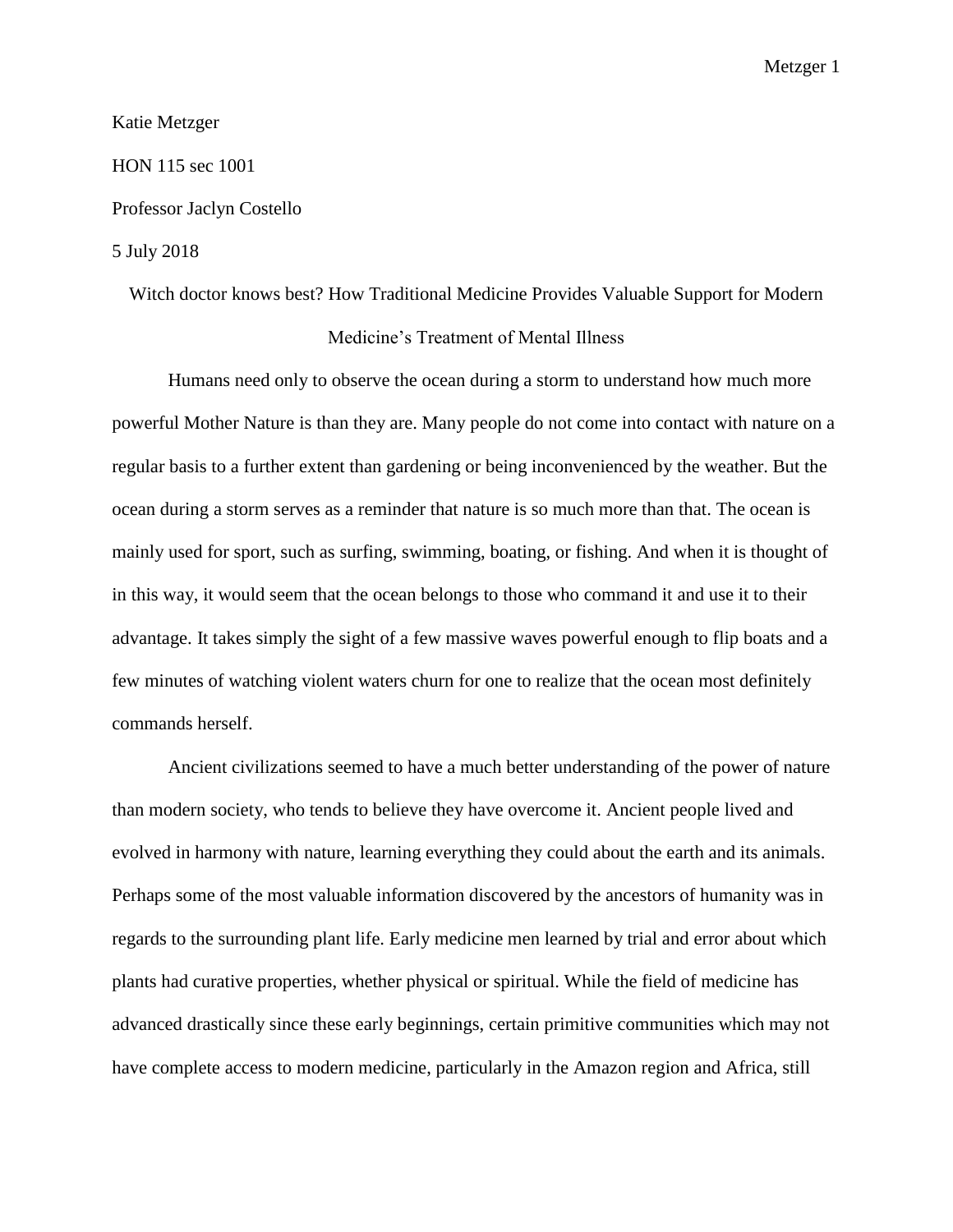rely on their intimate relationship with plants and spirituality to treat hundreds of different ailments. Studies have shown that traditional medicine is usually more effective in treating mental illness than modern medicine, and some communities who have access to both traditional and modern medicine will still choose traditional healers to treat their mental conditions. Although traditional medicine is often quickly disregarded as sub-par attempts to remedy illness, Western communities stand to learn valuable techniques particularly in the realm of mental illness and must give more credit to these popular ancient treatments for the healing success they have had.

To understand the importance of acceptance for traditional healing techniques in Western society, one must first understand the definition of traditional medicine. Writer and anthropological researcher Arthur C. Lehmann defines traditional medicine as a "term used to describe the primary health care system of indigenous people whose medical expertise lies outside 'biomedicine' the 'modern' medicine of Western societies" (Eyes of the *Ngangas* 154). Considering that Lehmann's definition leaves much room for interpretation, more specific examples may include drinking herbal concoctions, practices conducted by shamans of either good or bad nature, the use of naturally occurring hallucinogenic substances for strictly spiritual purposes, invisible energy manipulation and more. By contrast, modern medicine is well known to the Western world as a medical doctor in a lab coat with a PhD who treats illness based on scientifically proven facts about the structure and function of the human body. Western medicine rarely, if ever, speculates that the cause of an illness is supernatural, even if an unusual condition is not understood and the treatments are guesswork at best.

One society which has had success in curing illnesses using traditional medicine is the Ecuadorian community of Amazonian Indians. It is believed that there exists a group of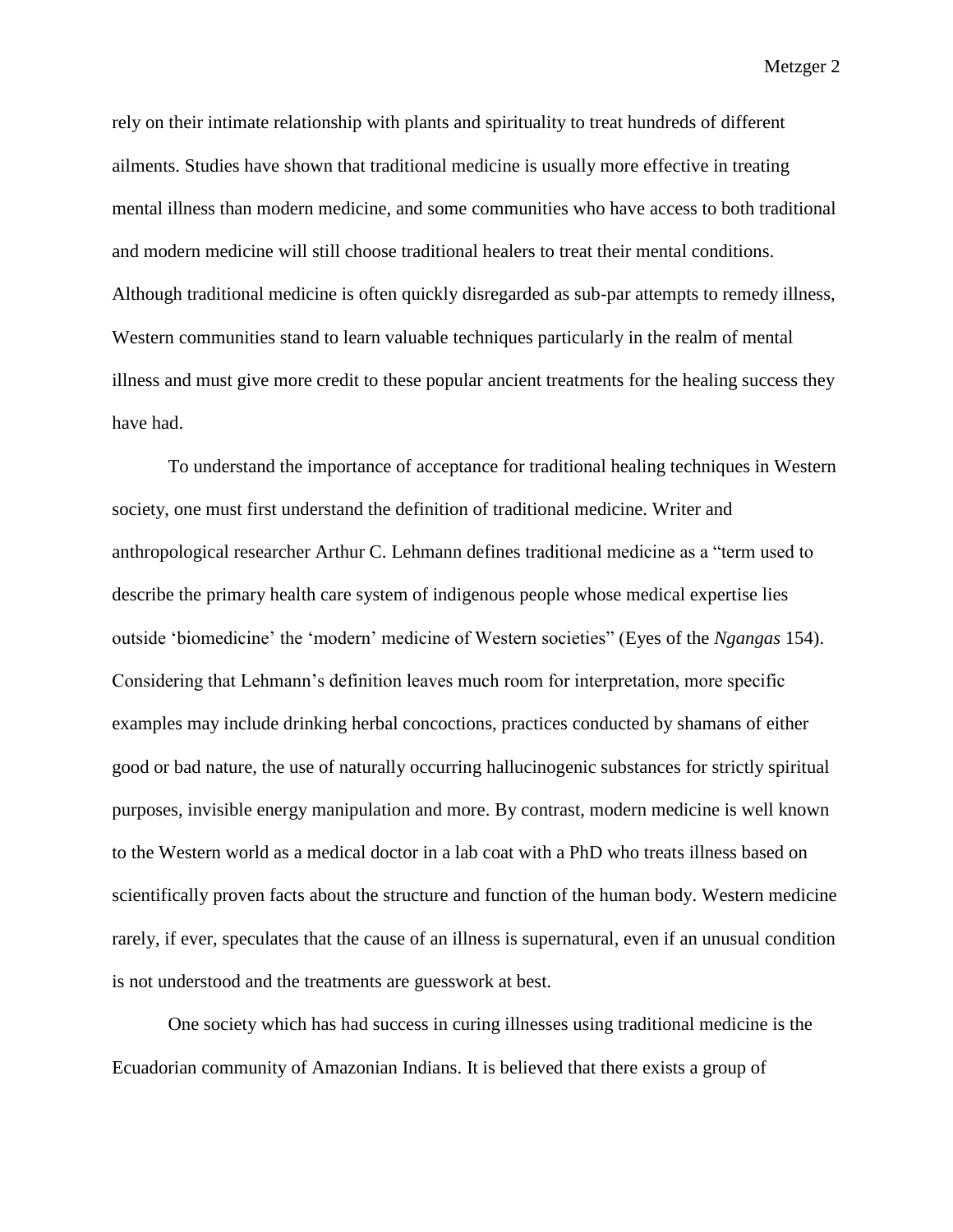specialists who can interact more freely with the supernatural world, and therefore have the power to either inflict or cure illnesses due to supernatural causes. These specialists are called shamans, and it is believed that they choose to become either bewitching or curing shamans at the initiation of their journey to connect with the supernatural world. Once connected (through extensive training and the help of a locally brewed hallucinogenic drink), the curing shamans answer calls from the community who needs their services. Curing shamans believe they can see into the body of the patient and find out with which "magical darts" a person was shot. They will then regurgitate two "spirit helpers" (which may come in the form of previously swallowed plants, insects and worms) and hold them in their mouth as vessels with which to catch the negative energy of the dart infecting the patient which the shaman will suck out. Once he has captured the essence of the magical dart inside the spirit helper, he will spit out the spirit helper, allowing the family of the patient to believe he had actually sucked that object out of the body. While the shaman believes that capturing the essence of an infectious magical dart is all that truly matters, the spirit helper serves as more physical and reliable proof of his services. After this ritual, the patient will feel relieved from knowing the infectious agent has been sucked out of his body and he may resume his life free of symptoms. However, if the illness persists (perhaps due to biological disruption of homeostasis), the community will designate the shaman as having grown too weak to perform his duties and he must return to refresher training (Harner 138-142).

Practices such as this one could be legitimately useful to the community in curing physical symptoms brought on by a mental condition such as anxiety or depression. Anxiety and depression can be hard to treat when they have progressed far enough to start causing physical symptoms of pain and discomfort especially because the victim may not understand that the physical symptoms are caused by mental suffering. As a result, they may seek to treat the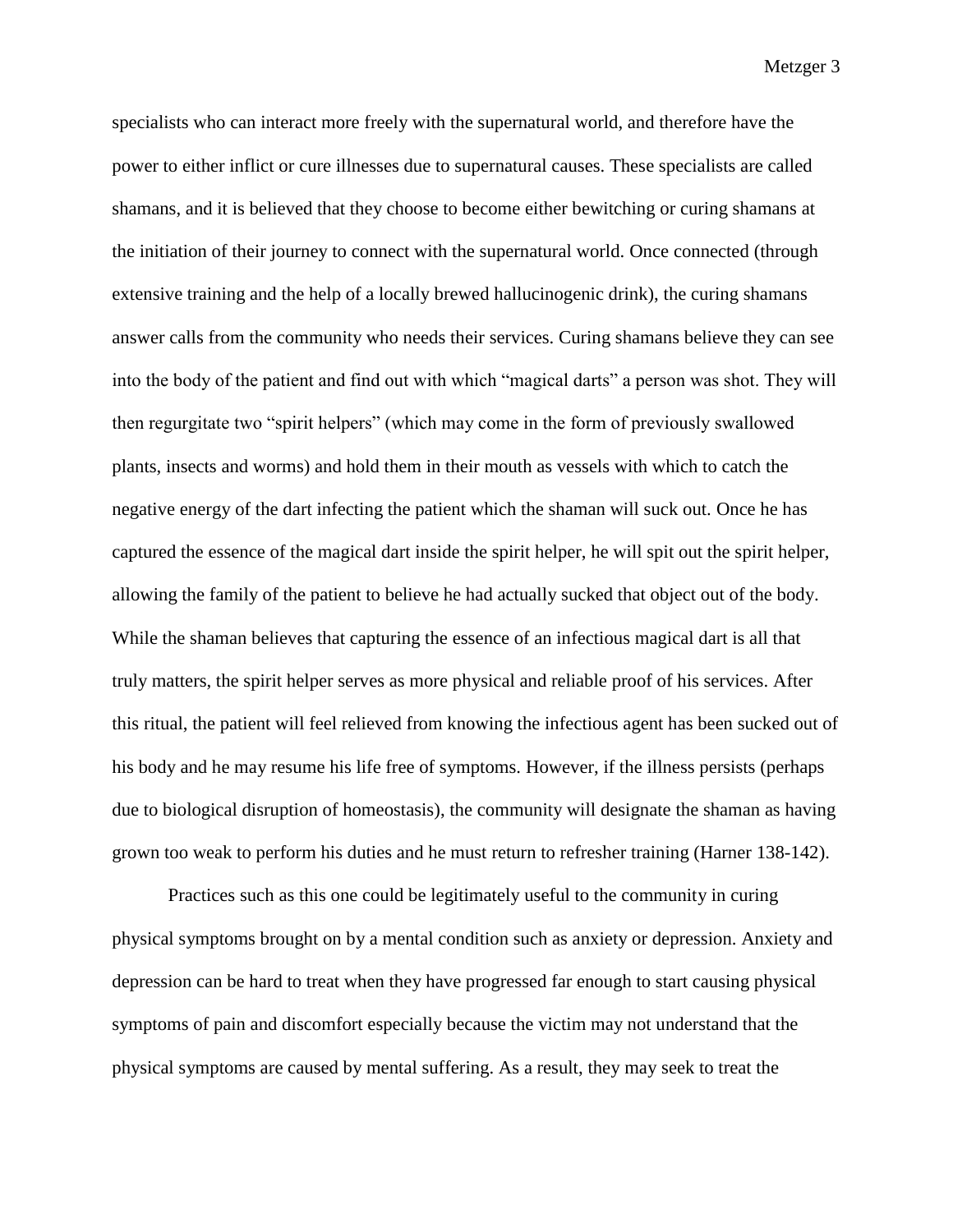physical pains, when they should be seeking treatment for the mental distress. The traditional healer, in this sense, confronts both problems in a sort of two-for-one treatment. They cause the patient to believe they are treating the physical pain, which is most likely the patient's primary concern. But since the pain is not caused by any physiological disruption, it is easily evaporated as soon as the anxiety- or depression-affected mind is calm.

While swallowing insects for later regurgitation is not likely to gain much popularity in Western society, there are other ways in which certain important underlying messages from traditional medicine have already been incorporated into modern practices. Courses of treatment used in Western medicine which involve the spirit of traditional medicine may simply imply outsmarting one's own brain. For example, occupational therapists use the successful technique of mirror box therapy on stroke victims to encourage movement of a previously unresponsive hand (Lamont et al. 371). The patient places the weakened hand inside the mirror box, which has a mirror on the side of the box facing the strong hand, and the strong hand on the table next to the mirror. The patient is to look in the mirror, which appears to show an image of the hand that is hidden inside the mirror box, and attempt to move both hands in identical motions. Even though the weakened hand may not be able to move much, the mirror box tricks the brain into thinking the strong hand producing reflected strong movements in the mirror is in fact the weak hand moving, and therefore the weak hand is often able to move more freely than if the patient was looking directly at it. Another example of outsmarting the brain is seen in speech therapy of patients with a stutter. In the movie *The King's Speech,* which is based on a true story, the speech therapist puts headphones on the king and plays loud music while he is reciting his speech aloud. Not surprisingly, since the king cannot hear himself stutter, his ability to speak clearly improves greatly.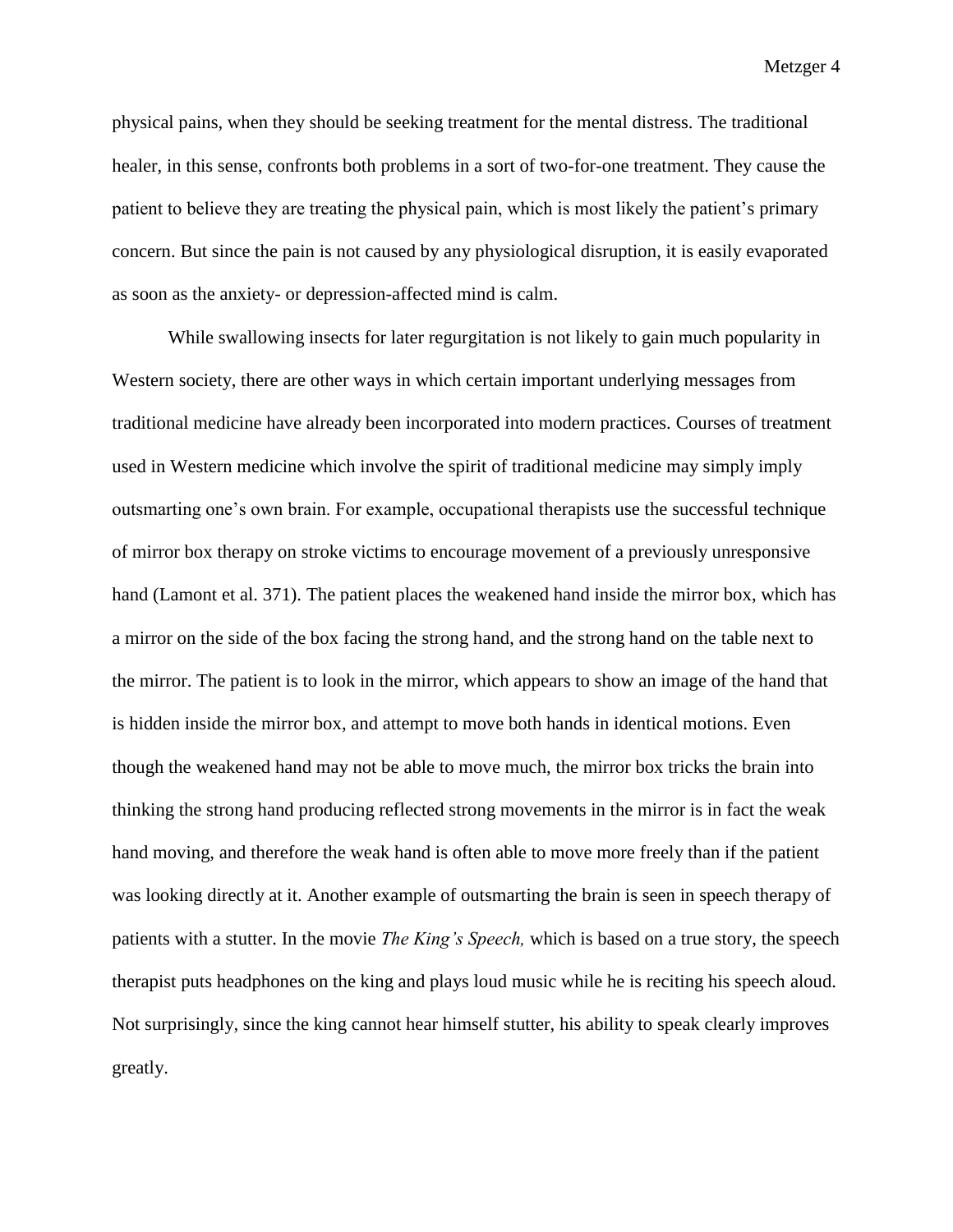Humans can easily be victimized by the power of their own minds, but there is no reason that modern medicine cannot reverse this power and exploit the strength of the mind to be used for healing purposes.

From a scientific point of view, outsmarting the brain and tricking the mind to heal itself is often equated with the placebo effect. According to researchers of psychology Arthur and Elaine Shapiro, a placebo is "any treatment… used for its ameliorative effect on a symptom or disease but that is actually ineffective or not specifically effective for the condition being treated" (quoted in Beauregard 227). In other words, the placebo is a treatment that works but for unclear reasons. The ambiguity of this phenomenon is precisely the thing that makes it a good candidate for treating mental illnesses, as mental conditions are often ambiguous themselves. Studies organized by cognitive neuroscientist Mario Beauregard have concluded the effectiveness of placebos in the cases of Parkinson's disease, unipolar depression, general pain, psychostimulation, and emotional processing (227-231). In all of these instances, it would seem that placebo-controlled trials were able to produce real results based on merely the subject's expectation of receiving an active drug. If the power of expectation is enough to skew results in actual drug trials, then the mind's potential combined with evidence-supported modern physiological treatments could lead to a holistically advanced level of care without the overuse of unnecessary prescription drugs.

The two obstacles preventing Western health care from incorporating the power of the mind into routine treatments include the apprehension from the public to trust a foreign and sometimes poorly understood method, and the skepticism from the health care professionals to encourage their patients to participate in holistic treatments. These two challenges can be overcome by a simple solution: education. Western medical professionals must be trained in the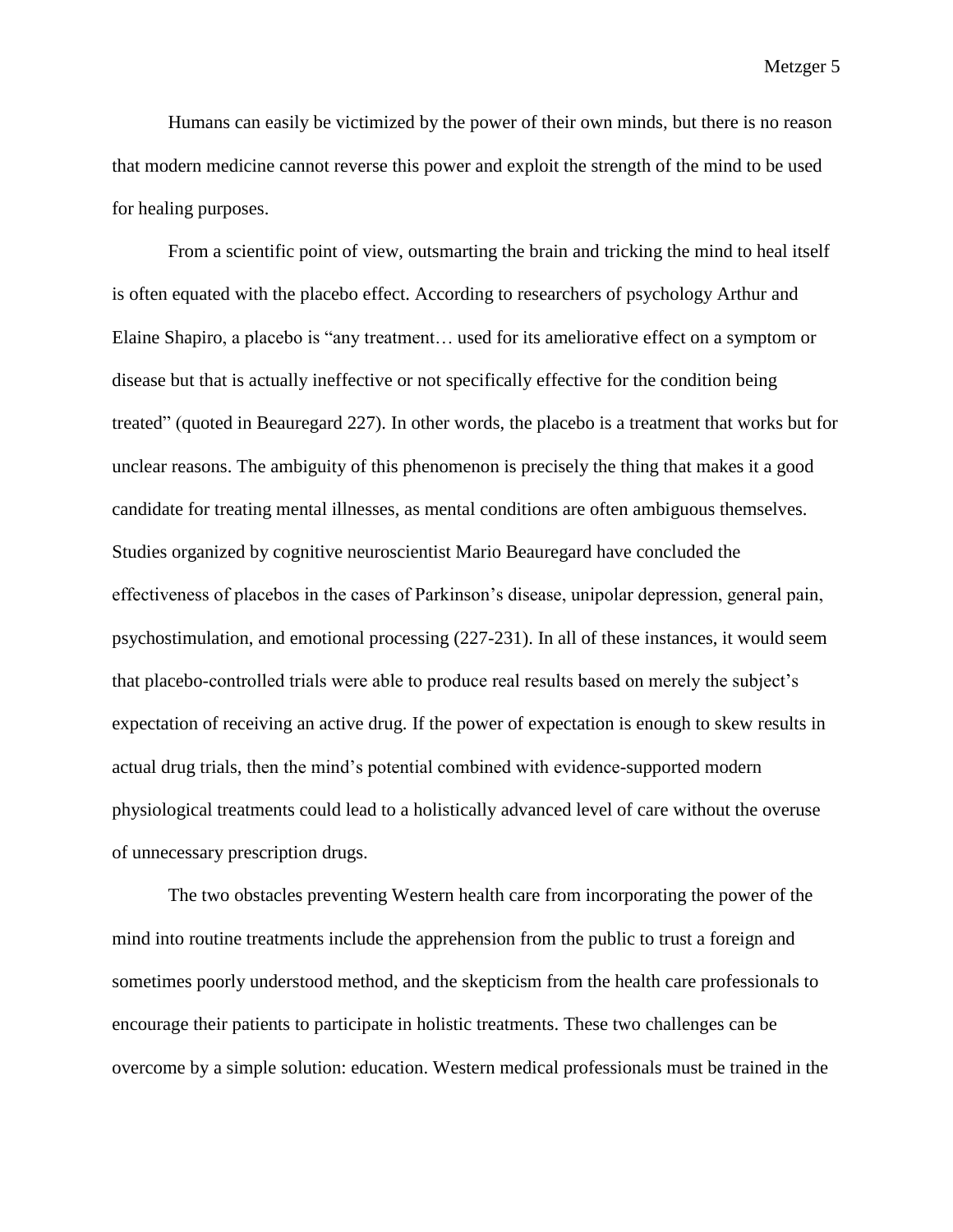validity of traditional treatments so that they can go on to educate their patients not to fear them. This is not to say that Western doctors should suddenly encourage their patients to visit a witch doctor, as it would be irresponsible to deny the cultural component involved in exactly how traditional treatments are administered effectively. However, these doctors can speak highly of practices such as yoga, reiki energy healing, and different forms of meditation. It is true that every medical treatment has its limits, and neither traditional nor modern medicine alone can remedy every illness. However, if doctors and psychiatrists were to explain the proven benefits of some traditional treatments, perhaps used in conjunction with modern treatments, they could reduce the amount of unnecessary prescription medications being given, foster a general acceptance for different concepts of healing and ease any distrust the population has towards these foreign remedies.

The field of medicine is far too advanced to neglect the positive powers of traditional healing techniques and deny itself an additional tool in the toolbox just because the tool originated on a foreign continent. Thousands of studies have proven an existing relationship between the mind and body in the context of health and illness. Traditional medicine is more likely to take this relationship into account, while modern medicine is more likely to focus only on physical health and treating the symptoms directly, usually with the use of pharmacological agents. However, there are many instances in which a person may not be able to use drugs or the drugs do not work on the person for one reason or another, and if that is the case, modern medicine needs to have somewhere else to turn. Just as humans will never be more powerful than the mighty ocean, it is crucial for Western society to realize that synthetic drugs may be effective, but they will never compare to the united strength found within the bond between the science of medicine and the power of the natural mind.